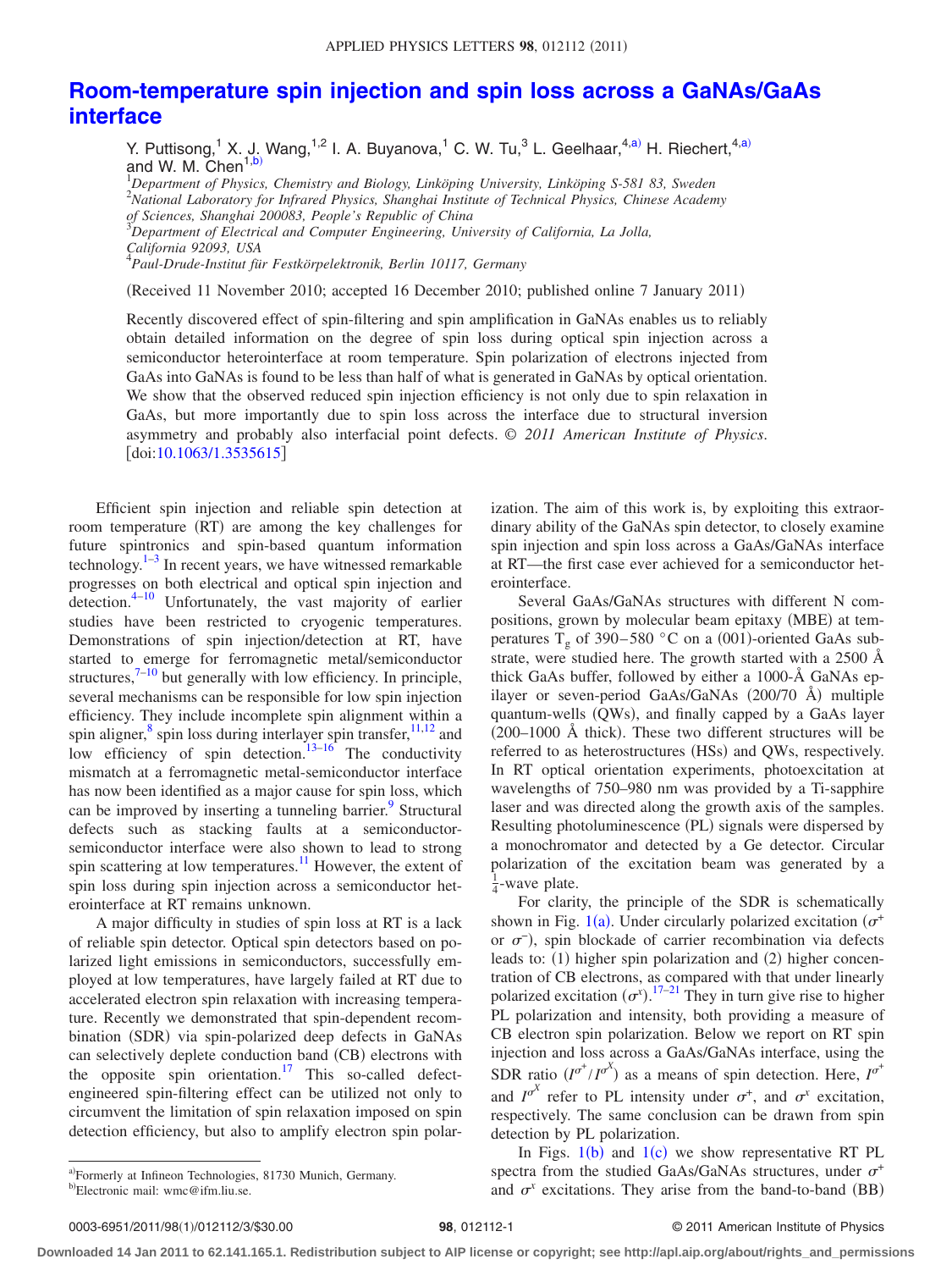<span id="page-1-0"></span>

FIG. 1. (Color online) (a) Schematic illustration of the SDR effect on CB electron spin polarization and concentration, and thus PL polarization and intensity. [(b) and (c)] The representative RT BB PL spectra (solid lines) from the studied GaAs/GaNAs structures under  $\sigma^+$  and  $\sigma^X$  excitation at 980 and 850 nm, together with the SDR ratio (dotted lines). The  $GaAs/Ga<sub>0.974</sub>N<sub>0.026</sub>As HS$  is taken here as an example.

transition in GaNAs.<sup>17[–21](#page-2-12)</sup> With a fixed wavelength and constant power of excitation light,  $I^{\sigma^+}$  is consistently higher than  $I^{\sigma^X}$ , clearly manifesting the SDR effect. Additionally, the SDR ratio is noticeably lower upon spin generation at 850 nm (above the GaAs bandgap) than at 980 nm (below the GaAs bandgap but above the GaNAs bandgap, i.e., about 1.3 versus 2.1. This finding seems to indicate that the SDR effect is less effective when spin-polarized electrons are injected from the surrounding GaAs layers, as compared with spin generation within the GaNAs spin detector itself.

<span id="page-1-1"></span>To firmly verify and also quantify the observed difference in the SDR effect, we carried out a detailed study of the SDR ratio as a function of the photoexcitation wavelength. A typical PL excitation (PLE) spectrum is shown in Fig.  $2(a)$  $2(a)$ . It exhibits a distinct transition around the GaAs bandgap at



FIG. 2. (Color online) (a) Typical PLE spectrum obtained by monitoring the BB PL in GaNAs. (b) Values of the SDR ratio as a function of excitation wavelength from several GaAs/GaNAs HS and QWs: HS with  $[N]=2.6\%$ and T<sub>g</sub>=390 °C (squares), HS with [N]=1.3% and T<sub>g</sub>=420 °C (circles), QWs with  $[N]=1.2\%$  and  $T_g=420\degree C$  (triangles), and QWs with [N] = 1.1% and  $T_g$ = 580 °C (stars). They were obtained by keeping a constant PL intensity at each excitation wavelength under  $\sigma^X$  excitation. The insert in (b) illustrates the spin generation, spin loss processes related to spin injection from GaAs and optical orientation within GaNAs.

<span id="page-1-2"></span>

FIG. 3. (Color online) SDR ratio as a function of PL intensity under  $\sigma^X$ excitation, taken as examples from (a) the  $GaAs/Ga<sub>0.987</sub>N<sub>0.013</sub>As HS$  and (b) the GaAs/Ga<sub>0.974</sub>N<sub>0.026</sub>As HS. The circles and squares represent the data obtained under the excitation below and above the GaAs bandgap, respectively. The lines are the simulations from the rate equations analysis, yielding the values of the initial electron spin polarization given in each case.

around 870 nm that divides two regions of photogeneration, i.e., within GaNAs at the longer wavelengths and in GaAs at the shorter wavelengths. Apparently photogeneration of free carriers in GaAs is much more efficient than that within the GaNAs layer, by a factor of 4 judging from the PLE intensities. Therefore the PL from GaNAs in the former case must be predominantly induced from photogenerated carriers injected from GaAs and can be employed to study spin injection across the heterointerface. When the photoexcitation is below the GaAs bandgap, on the other hand, optical orientation within GaNAs is selectively studied.

In a given GaNAs sample, the efficiency of the spinfiltering process is determined by the following two factors: 1) initial spin polarization and  $(2)$  the total number of the CB electrons before the spin-filtering takes effect. Here, we ensure that an equal number of the CB electrons are generated under both above and below GaAs excitation. This was done by adjusting excitation density at each excitation wavelength such that the intensity of the BB PL in GaNAs (scaled with photogenerated carrier density) remains the same under  $\sigma^x$  excitation. Now, the difference in the SDR ratio between above and below GaAs excitation is solely determined by the difference between the initial spin polarization induced by spin injection from GaAs (denoted by  $P_i^{\text{GaAs}}$ ) and that created within GaNAs (denoted by  $P_i^{\text{GaNAs}}$ ). The results from the various HS and QW structures are summarized in Fig.  $2(b)$  $2(b)$ , which clearly show an abrupt and significant reduction in the SDR ratio once photoexcitation was undertaken in GaAs. This finding verifies that spin generation by spin injection from GaAs is less efficient than that through resonant excitation within GaNAs.

To confirm that this represents a general trend independent of carrier density, we have carried out a systematic investigation of the SDR ratio as a function of PL intensity in GaNAs under above and below GaAs excitation. The representative results are shown in Fig. [3,](#page-1-2) which confirm the trend revealed in Figs. [1](#page-1-0) and [2](#page-1-1) and provide compelling evidence for a weaker SDR ratio under the spin injection condition.

In order to estimate the extent of spin loss under spin injection, we have performed a detailed rate equation analysis of the results in Fig. [3](#page-1-2) following the procedure given in Refs. [17–](#page-2-11)[20.](#page-2-13) The analysis yields  $P_i^{\text{GaAs}}/P_i^{\text{GaNs}} = 0.43$ . In other words, the initial CB electron spin polarization in Ga-NAs generated through interlayer spin injection from GaAs is only 43% of that generated under resonant optical orien-

**Downloaded 14 Jan 2011 to 62.141.165.1. Redistribution subject to AIP license or copyright; see http://apl.aip.org/about/rights\_and\_permissions**